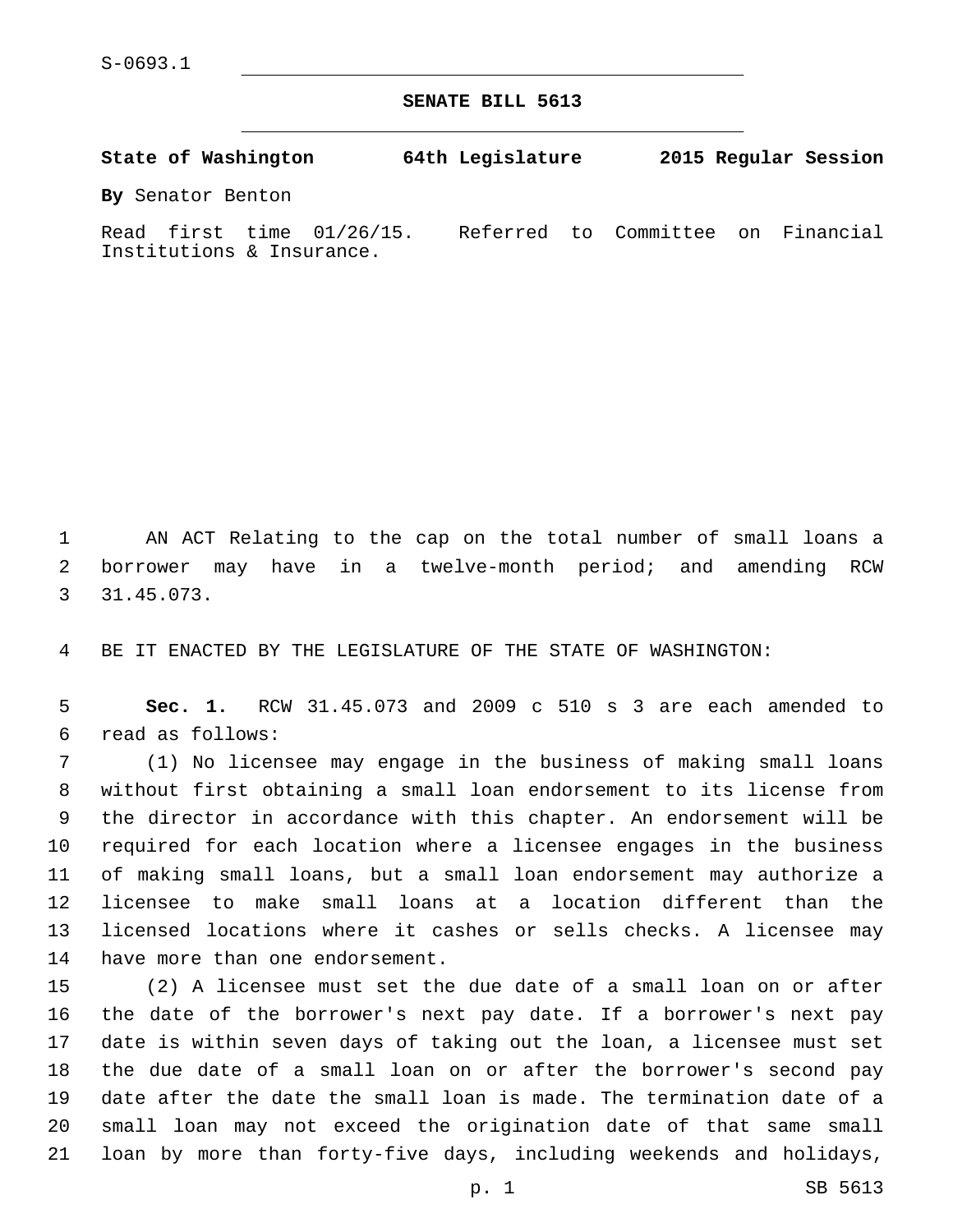unless the term of the loan is extended by agreement of both the borrower and the licensee and no additional fee or interest is charged. The maximum principal amount of any small loan, or the outstanding principal balances of all small loans made by all licensees to a single borrower at any one time, may not exceed seven hundred dollars or thirty percent of the gross monthly income of the borrower, whichever is lower. A licensee is prohibited from making a small loan to a borrower who is in default on another small loan until after that loan is paid in full or two years have passed from the origination date of the small loan, whichever occurs first.

 (3) A licensee is prohibited from making a small loan to a borrower in an installment plan with any licensee until after the plan is paid in full or two years have passed from the origination date of the installment plan, whichever occurs first.

15 (4) A borrower is prohibited from receiving more than ((eight)) sixteen small loans from all licensees in any twelve-month period. A licensee is prohibited from making a small loan to a borrower if making that small loan would result in a borrower receiving more than 19 ((eight)) sixteen small loans from all licensees in any twelve-month 20 period.

 (5) A licensee that has obtained the required small loan endorsement may charge interest or fees for small loans not to exceed in the aggregate fifteen percent of the first five hundred dollars of principal. If the principal exceeds five hundred dollars, a licensee may charge interest or fees not to exceed in the aggregate ten percent of that portion of the principal in excess of five hundred dollars. If a licensee makes more than one loan to a single borrower, and the aggregated principal of all loans made to that borrower exceeds five hundred dollars at any one time, the licensee may charge interest or fees not to exceed in the aggregate ten percent on that portion of the aggregated principal of all loans at any one time that is in excess of five hundred dollars. The director may determine by rule which fees, if any, are not subject to the interest or fee limitations described in this section. It is a violation of this chapter for any licensee to knowingly loan to a single borrower at any one time, in a single loan or in the aggregate, more than the maximum principal amount described in this section.

 (6) In connection with making a small loan, a licensee may advance moneys on the security of a postdated check. The licensee may not accept any other property, title to property, or other evidence

p. 2 SB 5613